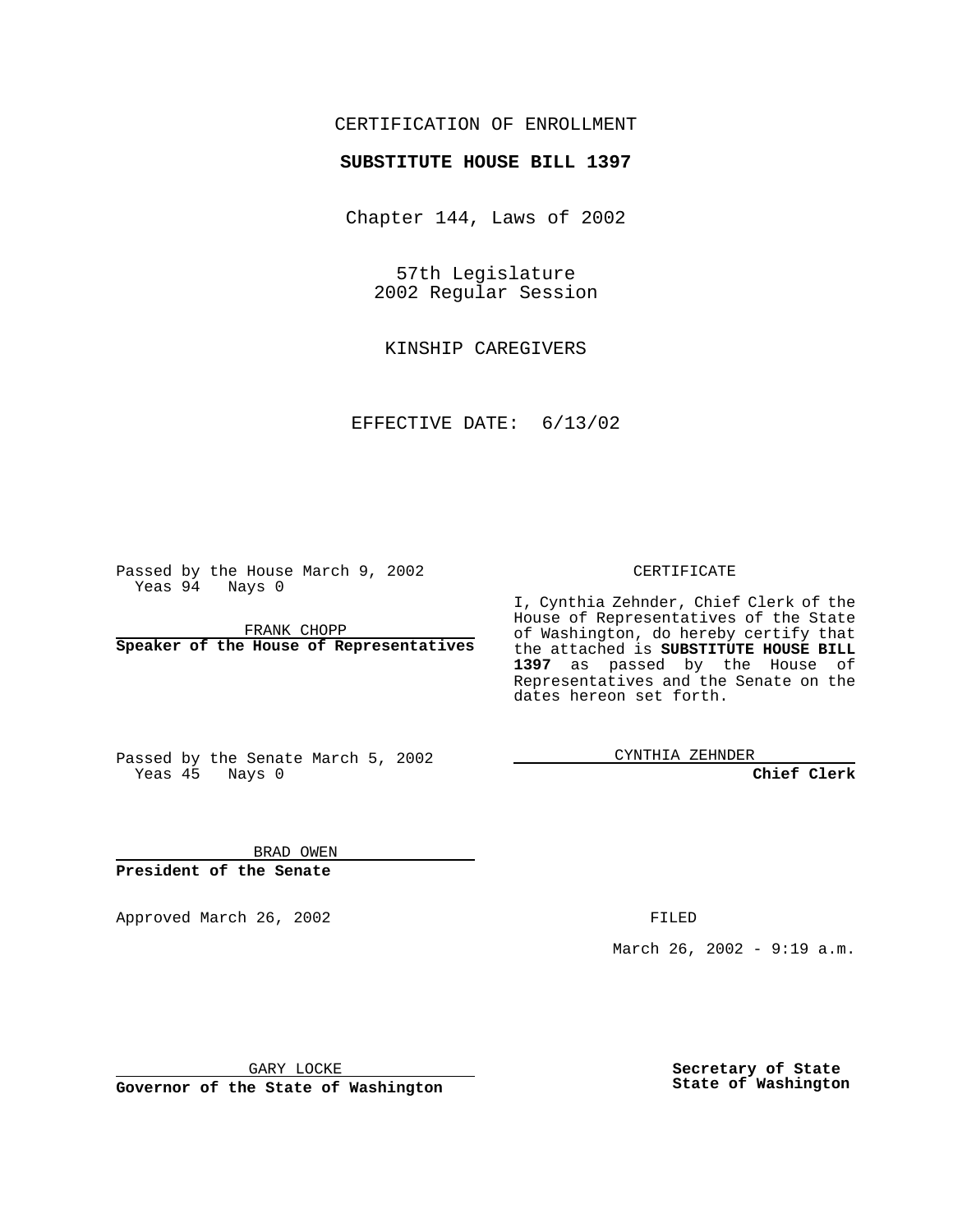## **SUBSTITUTE HOUSE BILL 1397** \_\_\_\_\_\_\_\_\_\_\_\_\_\_\_\_\_\_\_\_\_\_\_\_\_\_\_\_\_\_\_\_\_\_\_\_\_\_\_\_\_\_\_\_\_\_\_

\_\_\_\_\_\_\_\_\_\_\_\_\_\_\_\_\_\_\_\_\_\_\_\_\_\_\_\_\_\_\_\_\_\_\_\_\_\_\_\_\_\_\_\_\_\_\_

#### AS AMENDED BY THE SENATE

Passed Legislature - 2002 Regular Session

#### **State of Washington 57th Legislature 2002 Regular Session**

**By** House Committee on Children & Family Services (originally sponsored by Representatives Tokuda, Boldt, Kagi, Benson, Kenney, Cody, Schual-Berke and Santos)

Read first time 02/04/2002. Referred to Committee on .

 AN ACT Relating to children placed in the care of relatives; and creating new sections.

BE IT ENACTED BY THE LEGISLATURE OF THE STATE OF WASHINGTON:

 NEW SECTION. **Sec. 1.** The legislature recognizes that relatives increasingly are assuming the responsibility for raising the children of their loved ones. The parents of these children are unable to fulfill this responsibility themselves because of various and complex reasons.

 The legislature recognizes that these kinship caregivers perform a vital function in our society by providing homes for children who would otherwise be at risk of foster care placement. These homes offer stability to children in crisis and enhance family reunification. Outcome data shows that children in the care of relatives are less likely to enter state custody, and most of these arrangements do not require intensive supervision of the placement by the courts or by the department of social and health services. The legislature recognizes that kinship care is a legitimate and important component in the spectrum of out-of-home placements available to children in need.